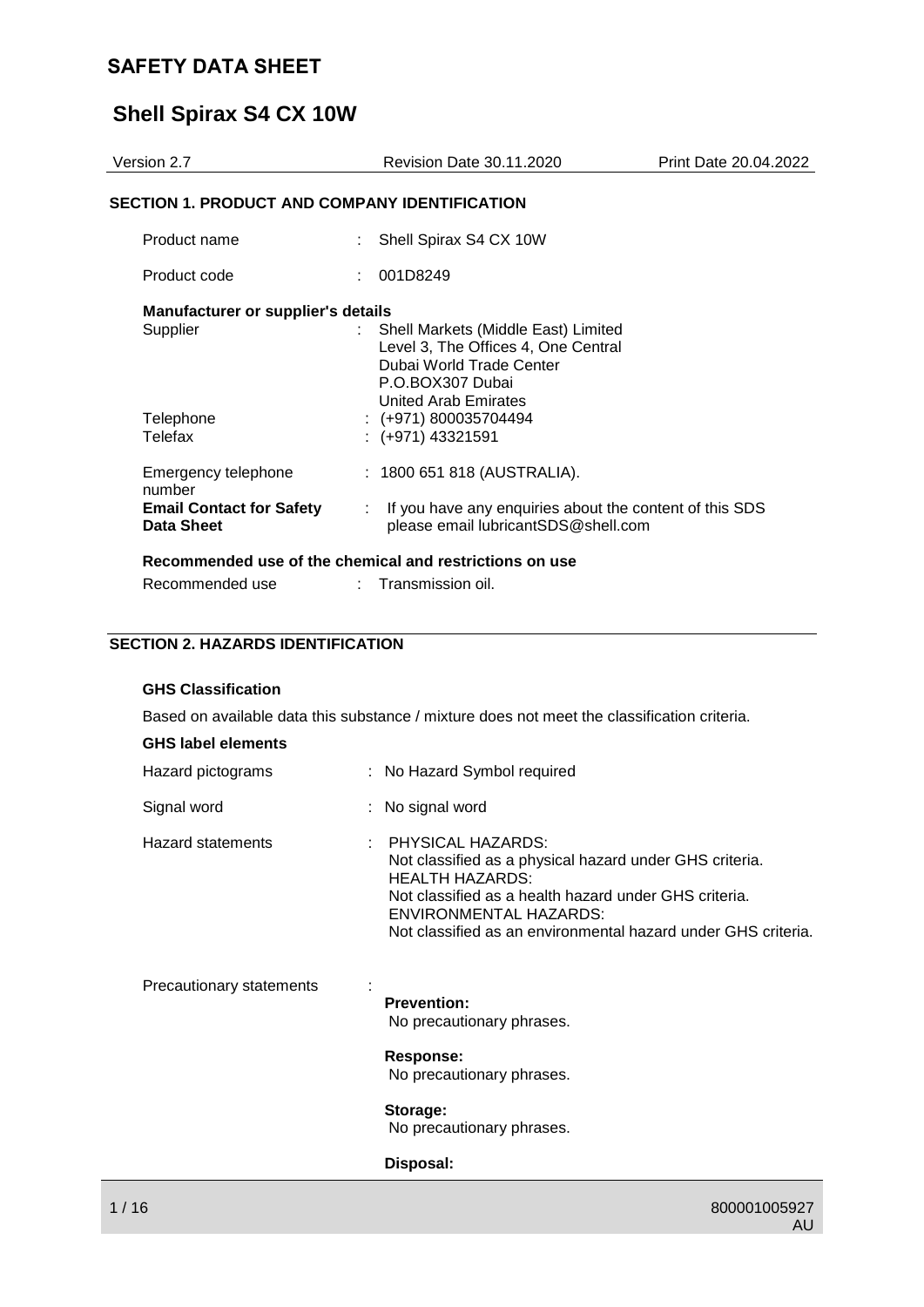# **Shell Spirax S4 CX 10W**

Version 2.7 Revision Date 30.11.2020 Print Date 20.04.2022 No precautionary phrases.

#### **Other hazards which do not result in classification**

Prolonged or repeated skin contact without proper cleaning can clog the pores of the skin resulting in disorders such as oil acne/folliculitis.Used oil may contain harmful impurities.Not classified as flammable but will burn.

#### **SECTION 3. COMPOSITION/INFORMATION ON INGREDIENTS**

| Substance / Mixture |  | : Mixture                                                                                                                                                                                                                                              |
|---------------------|--|--------------------------------------------------------------------------------------------------------------------------------------------------------------------------------------------------------------------------------------------------------|
| Chemical nature     |  | : Highly refined mineral oils and additives.<br>The highly refined mineral oil contains <3% (w/w) DMSO-<br>extract, according to IP346.<br>Classification based on DMSO extract content < 3%<br>(Regulation (EC) 1272/2008, Annex VI, Part 3, Note L). |
|                     |  | : * contains one or more of the following CAS-numbers: 64742-<br>53-6, 64742-54-7, 64742-55-8, 64742-56-9, 64742-65-0,<br>68037-01-4, 72623-86-0, 72623-87-1, 8042-47-5, 848301-69-<br>9, 68649-12-7, 151006-60-9, 163149-28-8.                        |

| . .aza.avao oopoo<br>Chemical name                               | CAS-No.      | Classification                                                                                                  | Concentration (%<br>W/W |
|------------------------------------------------------------------|--------------|-----------------------------------------------------------------------------------------------------------------|-------------------------|
| Alkylphenol                                                      | 27193-86-8   | Skin Corr.1C; H314<br>Eye Dam.1; H318<br>Repr.1B; H360F<br>Aquatic Acute1;<br>H400<br>Aquatic Chronic1;<br>H410 | $0.1 - 0.29$            |
| Zinc<br>dialkyldithiophosphate                                   | 68649-42-3   | Eye Dam.1; H318<br>Aquatic Chronic2;<br>H411                                                                    | < 2.4                   |
| <b>Zinc</b><br>dialkyldithiophosphate                            | 4259-15-8    | Eye Dam.1; H318<br>Aquatic Chronic2;<br>H411                                                                    | < 2.4                   |
| Overbased<br>sulphurised calcium<br>phenate                      | 220794-90-1  | Aquatic Chronic4;<br>H413                                                                                       | $<$ 3                   |
| Interchangeable low<br>viscosity base oil<br>(<20,5 cSt @40°C) * | Not Assigned | Asp. Tox.1; H304                                                                                                | $0 - 90$                |

Hazardous components

For explanation of abbreviations see section 16.

### **SECTION 4. FIRST-AID MEASURES**

If inhaled : No treatment necessary under normal conditions of use.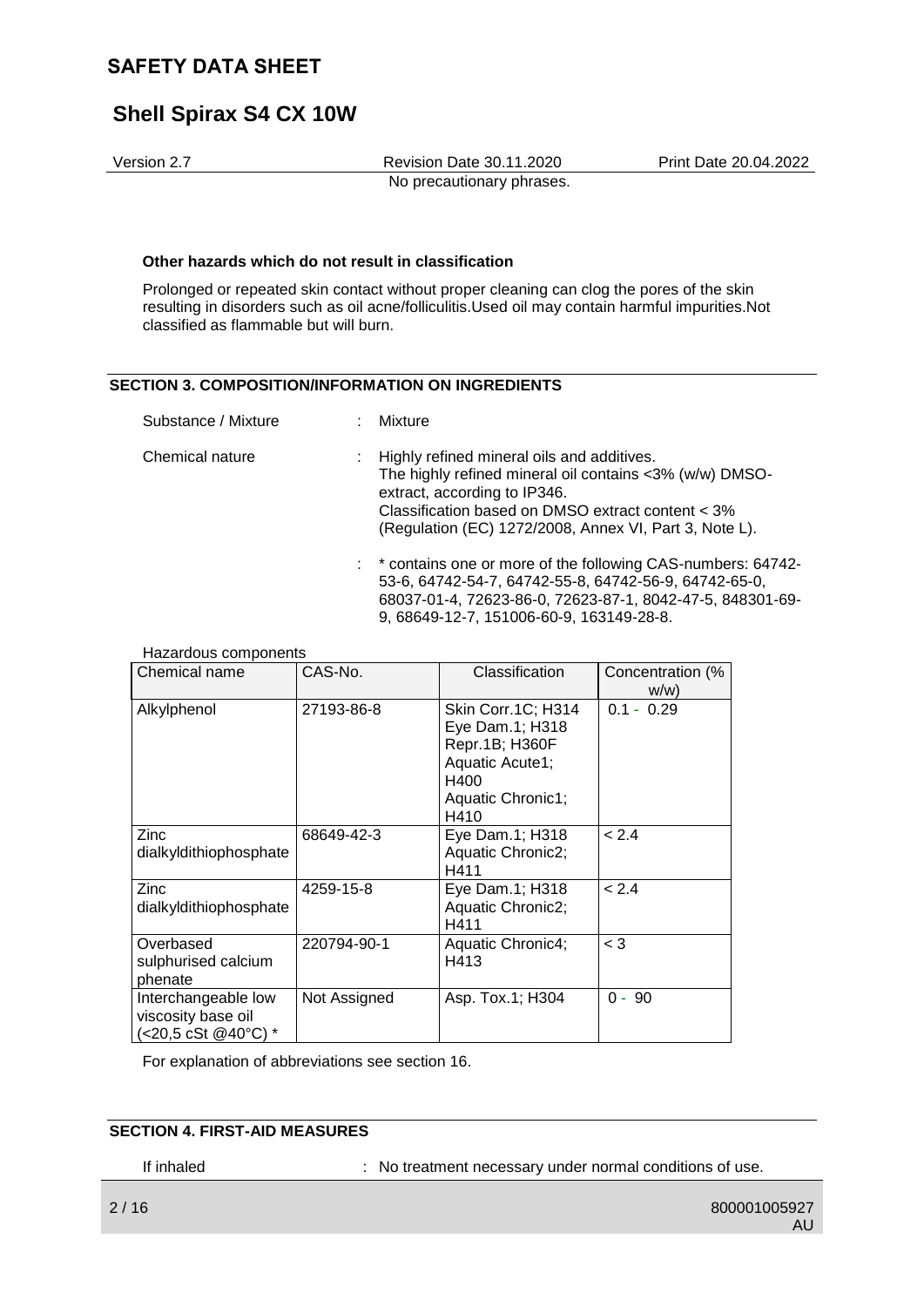# **Shell Spirax S4 CX 10W**

| Version 2.7                                                       | Revision Date 30.11.2020                                                                                                                                                                    | Print Date 20.04.2022 |
|-------------------------------------------------------------------|---------------------------------------------------------------------------------------------------------------------------------------------------------------------------------------------|-----------------------|
|                                                                   | If symptoms persist, obtain medical advice.                                                                                                                                                 |                       |
| In case of skin contact                                           | : Remove contaminated clothing. Flush exposed area with<br>water and follow by washing with soap if available.<br>If persistent irritation occurs, obtain medical attention.                |                       |
| In case of eye contact                                            | : Flush eye with copious quantities of water.<br>Remove contact lenses, if present and easy to do. Continue<br>rinsing.<br>If persistent irritation occurs, obtain medical attention.       |                       |
| If swallowed                                                      | : In general no treatment is necessary unless large quantities<br>are swallowed, however, get medical advice.                                                                               |                       |
| Most important symptoms<br>and effects, both acute and<br>delayed | : Oil acne/folliculitis signs and symptoms may include formation<br>of black pustules and spots on the skin of exposed areas.<br>Ingestion may result in nausea, vomiting and/or diarrhoea. |                       |
| Protection of first-aiders                                        | : When administering first aid, ensure that you are wearing the<br>appropriate personal protective equipment according to the<br>incident, injury and surroundings.                         |                       |
| Notes to physician                                                | : Treat symptomatically.                                                                                                                                                                    |                       |

### **SECTION 5. FIRE-FIGHTING MEASURES**

| Suitable extinguishing media                     |    | : Foam, water spray or fog. Dry chemical powder, carbon<br>dioxide, sand or earth may be used for small fires only.                                                                                                                                                                                                                                                     |
|--------------------------------------------------|----|-------------------------------------------------------------------------------------------------------------------------------------------------------------------------------------------------------------------------------------------------------------------------------------------------------------------------------------------------------------------------|
| Unsuitable extinguishing<br>media                |    | : Do not use water in a jet.                                                                                                                                                                                                                                                                                                                                            |
| Specific hazards during<br>firefighting          |    | : Hazardous combustion products may include:<br>A complex mixture of airborne solid and liquid particulates and<br>gases (smoke).<br>Carbon monoxide may be evolved if incomplete combustion<br>occurs.<br>Unidentified organic and inorganic compounds.                                                                                                                |
| Specific extinguishing<br>methods                |    | : Use extinguishing measures that are appropriate to local<br>circumstances and the surrounding environment.                                                                                                                                                                                                                                                            |
| Special protective equipment<br>for firefighters | ÷. | Proper protective equipment including chemical resistant<br>gloves are to be worn; chemical resistant suit is indicated if<br>large contact with spilled product is expected. Self-Contained<br>Breathing Apparatus must be worn when approaching a fire in<br>a confined space. Select fire fighter's clothing approved to<br>relevant Standards (e.g. Europe: EN469). |
| Hazchem Code                                     |    | $:$ NONE                                                                                                                                                                                                                                                                                                                                                                |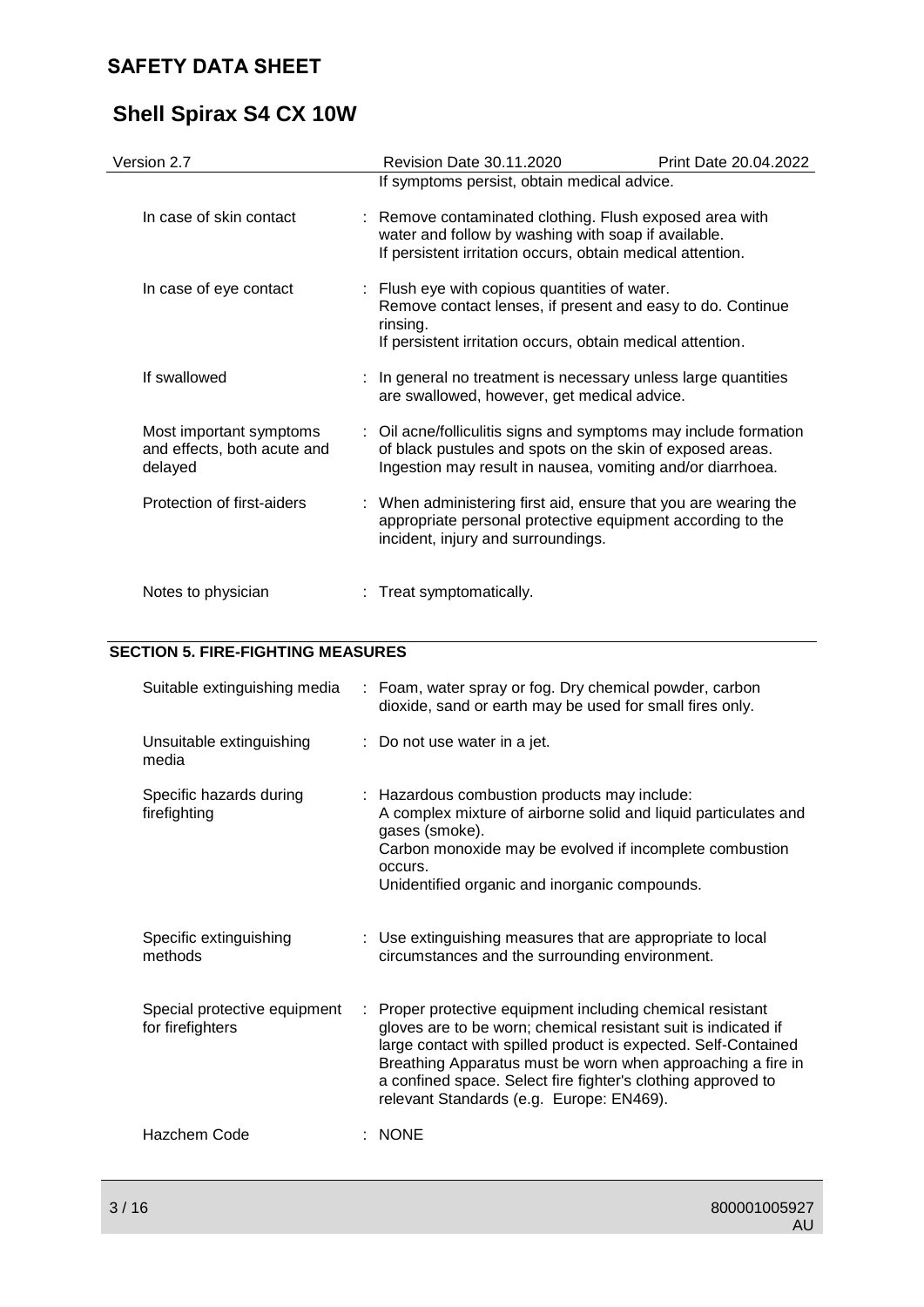# **Shell Spirax S4 CX 10W**

| Version 2.7                                                               |  | Revision Date 30.11.2020                                                                                                                                                                                                                                                                                                     | Print Date 20.04.2022 |
|---------------------------------------------------------------------------|--|------------------------------------------------------------------------------------------------------------------------------------------------------------------------------------------------------------------------------------------------------------------------------------------------------------------------------|-----------------------|
| <b>SECTION 6. ACCIDENTAL RELEASE MEASURES</b>                             |  |                                                                                                                                                                                                                                                                                                                              |                       |
| Personal precautions,<br>protective equipment and<br>emergency procedures |  | : Avoid contact with skin and eyes.                                                                                                                                                                                                                                                                                          |                       |
| <b>Environmental precautions</b>                                          |  | : Use appropriate containment to avoid environmental<br>contamination. Prevent from spreading or entering drains,<br>ditches or rivers by using sand, earth, or other appropriate<br>barriers.                                                                                                                               |                       |
|                                                                           |  | Local authorities should be advised if significant spillages<br>cannot be contained.                                                                                                                                                                                                                                         |                       |
| Methods and materials for<br>containment and cleaning up                  |  | : Slippery when spilt. Avoid accidents, clean up immediately.<br>Prevent from spreading by making a barrier with sand, earth<br>or other containment material.<br>Reclaim liquid directly or in an absorbent.<br>Soak up residue with an absorbent such as clay, sand or other<br>suitable material and dispose of properly. |                       |
| Additional advice                                                         |  | : For guidance on selection of personal protective equipment<br>see Section 8 of this Safety Data Sheet.<br>For guidance on disposal of spilled material see Section 13 of<br>this Safety Data Sheet.                                                                                                                        |                       |

## **SECTION 7. HANDLING AND STORAGE**

| <b>General Precautions</b> | : Use local exhaust ventilation if there is risk of inhalation of<br>vapours, mists or aerosols.<br>Use the information in this data sheet as input to a risk<br>assessment of local circumstances to help determine<br>appropriate controls for safe handling, storage and disposal of<br>this material.   |
|----------------------------|-------------------------------------------------------------------------------------------------------------------------------------------------------------------------------------------------------------------------------------------------------------------------------------------------------------|
| Advice on safe handling    | : Avoid prolonged or repeated contact with skin.<br>Avoid inhaling vapour and/or mists.<br>When handling product in drums, safety footwear should be<br>worn and proper handling equipment should be used.<br>Properly dispose of any contaminated rags or cleaning<br>materials in order to prevent fires. |
| Avoidance of contact       | : Strong oxidising agents.                                                                                                                                                                                                                                                                                  |
| <b>Product Transfer</b>    | : Proper grounding and bonding procedures should be used<br>during all bulk transfer operations to avoid static accumulation.                                                                                                                                                                               |
| <b>Storage</b>             |                                                                                                                                                                                                                                                                                                             |
| Other data                 | : Keep container tightly closed and in a cool, well-ventilated<br>place.<br>Use properly labeled and closable containers.                                                                                                                                                                                   |
|                            | Store at ambient temperature.                                                                                                                                                                                                                                                                               |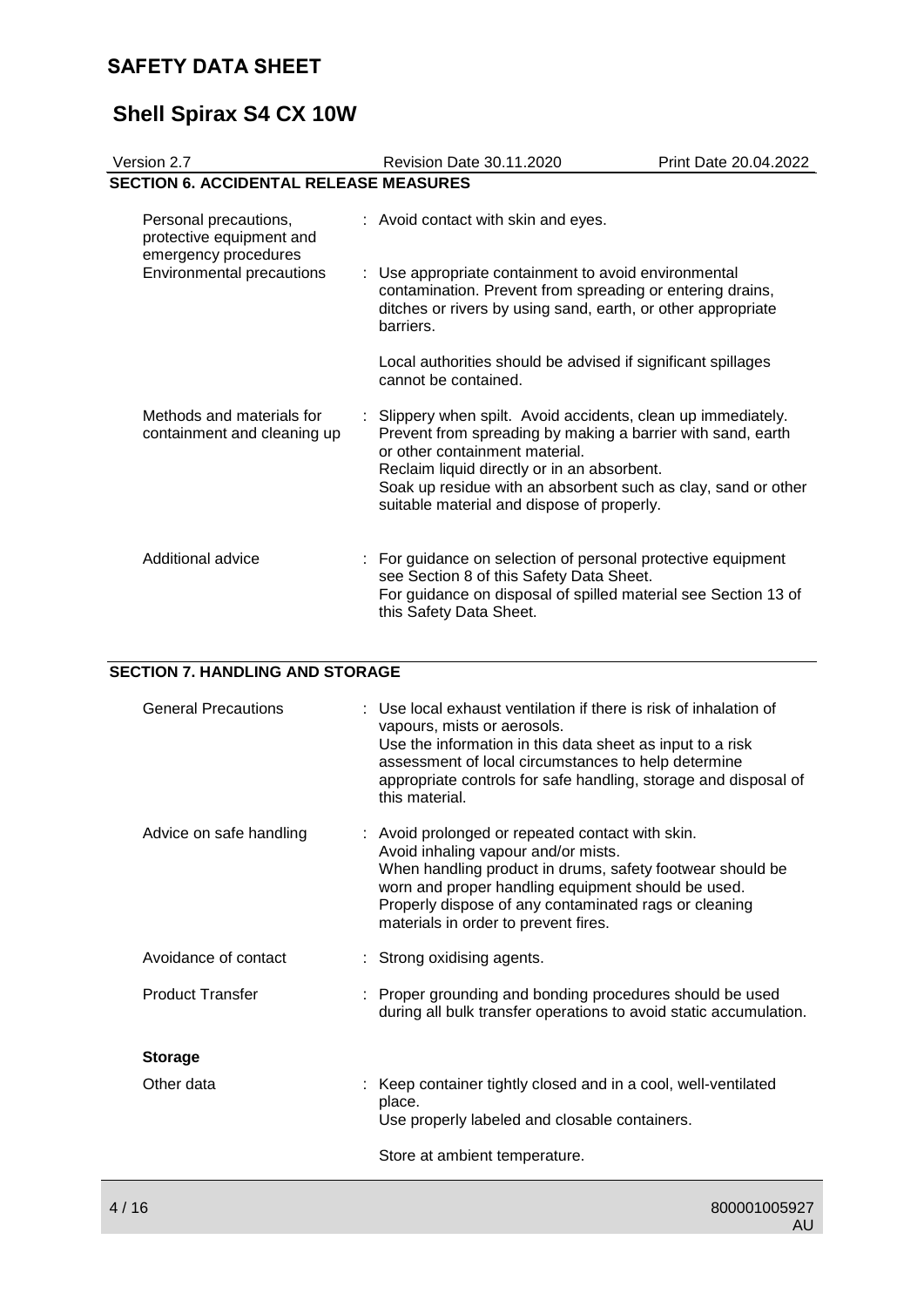# **Shell Spirax S4 CX 10W**

| Version 2.7        | Revision Date 30.11.2020                                                                                                               | Print Date 20.04.2022 |
|--------------------|----------------------------------------------------------------------------------------------------------------------------------------|-----------------------|
| Packaging material | : Suitable material: For containers or container linings, use mild<br>steel or high density polyethylene.<br>Unsuitable material: PVC. |                       |
| Container Advice   | : Polyethylene containers should not be exposed to high<br>temperatures because of possible risk of distortion.                        |                       |

### **SECTION 8. EXPOSURE CONTROLS AND PERSONAL PROTECTION**

| Components        | CAS-No.      | Value type<br>(Form of<br>exposure)                | Control<br>parameters /<br>Permissible<br>concentration | <b>Basis</b>                                                                          |
|-------------------|--------------|----------------------------------------------------|---------------------------------------------------------|---------------------------------------------------------------------------------------|
| Oil mist, mineral | Not Assigned | TWA (Mist)                                         | $5 \text{ mg/m}$                                        | AU OEL                                                                                |
| Oil mist, mineral | Not Assigned | TWA (Mist)                                         | $5$ mg/m $3$                                            | Australia.<br>Workplace<br>Exposure<br>Standards for<br>Airborne<br>Contaminant<br>s. |
| Oil mist, mineral | Not Assigned | TWA (Mist)                                         | $5$ mg/m $3$                                            | OSHA Z-1                                                                              |
| Oil mist, mineral | Not Assigned | <b>TWA</b><br>(Inhalable<br>particulate<br>matter) | $5$ mg/m $3$                                            | <b>ACGIH</b>                                                                          |

#### **Components with workplace control parameters**

#### **Biological occupational exposure limits**

No biological limit allocated.

#### **Monitoring Methods**

Monitoring of the concentration of substances in the breathing zone of workers or in the general workplace may be required to confirm compliance with an OEL and adequacy of exposure controls. For some substances biological monitoring may also be appropriate.

Validated exposure measurement methods should be applied by a competent person and samples analysed by an accredited laboratory.

Examples of sources of recommended exposure measurement methods are given below or contact the supplier. Further national methods may be available.

National Institute of Occupational Safety and Health (NIOSH), USA: Manual of Analytical Methods http://www.cdc.gov/niosh/

Occupational Safety and Health Administration (OSHA), USA: Sampling and Analytical Methods http://www.osha.gov/

Health and Safety Executive (HSE), UK: Methods for the Determination of Hazardous Substances http://www.hse.gov.uk/

Institut für Arbeitsschutz Deutschen Gesetzlichen Unfallversicherung (IFA) , Germany http://www.dguv.de/inhalt/index.jsp

L'Institut National de Recherche et de Securité, (INRS), France http://www.inrs.fr/accueil

| <b>Engineering measures</b> |  |
|-----------------------------|--|
|-----------------------------|--|

**Engineering measures** : The level of protection and types of controls necessary will vary depending upon potential exposure conditions. Select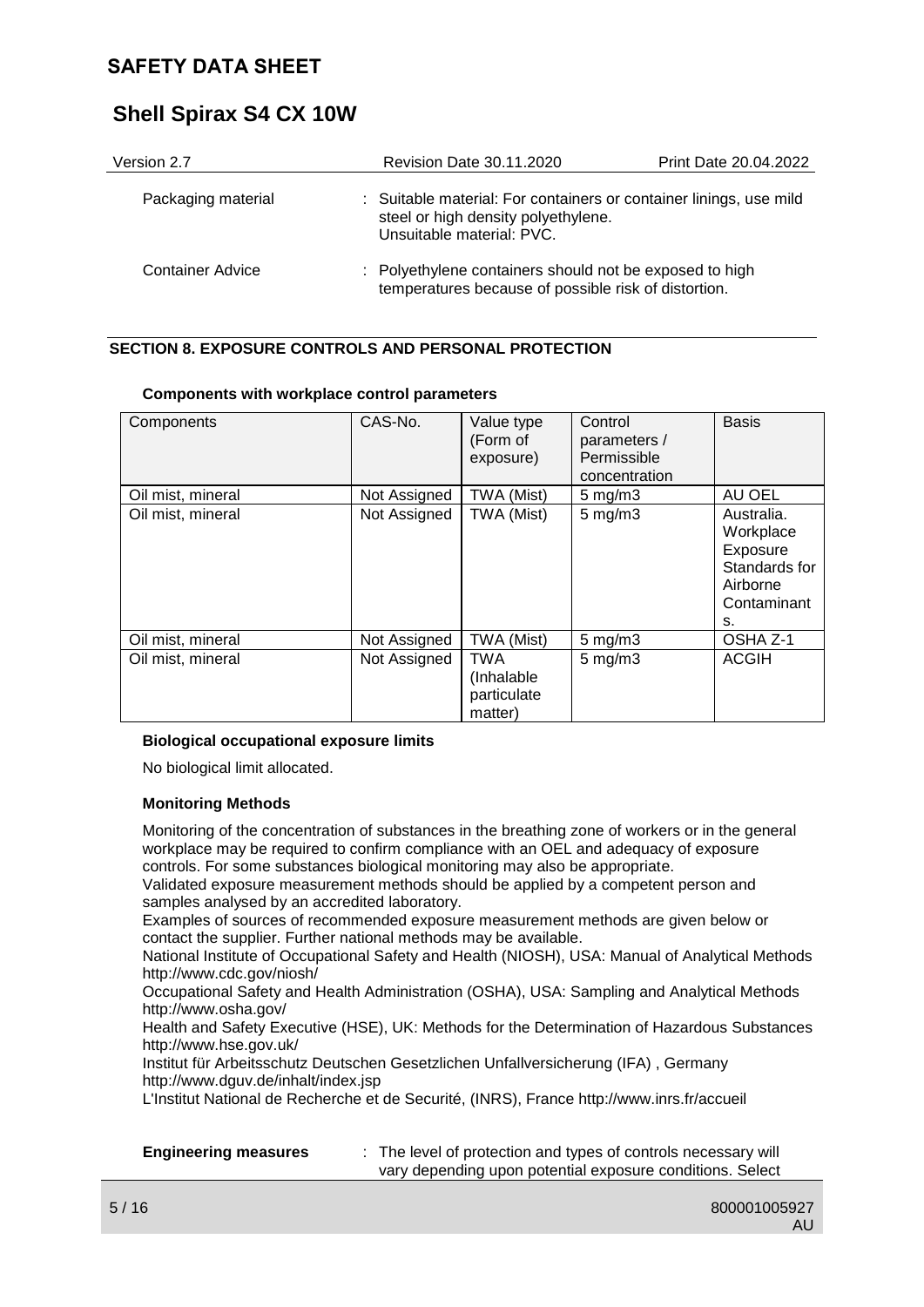# **Shell Spirax S4 CX 10W**

| Version 2.7 | Revision Date 30.11.2020                                                                                                                                                                                                                                                                                                                  | <b>Print Date 20.04.2022</b> |
|-------------|-------------------------------------------------------------------------------------------------------------------------------------------------------------------------------------------------------------------------------------------------------------------------------------------------------------------------------------------|------------------------------|
|             | controls based on a risk assessment of local circumstances.<br>Appropriate measures include:                                                                                                                                                                                                                                              |                              |
|             | Adequate ventilation to control airborne concentrations.                                                                                                                                                                                                                                                                                  |                              |
|             | Where material is heated, sprayed or mist formed, there is<br>greater potential for airborne concentrations to be generated.                                                                                                                                                                                                              |                              |
|             | General Information:                                                                                                                                                                                                                                                                                                                      |                              |
|             | Define procedures for safe handling and maintenance of<br>controls.                                                                                                                                                                                                                                                                       |                              |
|             | Educate and train workers in the hazards and control<br>measures relevant to normal activities associated with this<br>product.                                                                                                                                                                                                           |                              |
|             | Ensure appropriate selection, testing and maintenance of<br>equipment used to control exposure, e.g. personal protective<br>equipment, local exhaust ventilation.                                                                                                                                                                         |                              |
|             | Drain down system prior to equipment break-in or<br>maintenance.                                                                                                                                                                                                                                                                          |                              |
|             | Retain drain downs in sealed storage pending disposal or<br>subsequent recycle.                                                                                                                                                                                                                                                           |                              |
|             | Always observe good personal hygiene measures, such as<br>washing hands after handling the material and before eating,<br>drinking, and/or smoking. Routinely wash work clothing and<br>protective equipment to remove contaminants. Discard<br>contaminated clothing and footwear that cannot be cleaned.<br>Practice good housekeeping. |                              |
|             |                                                                                                                                                                                                                                                                                                                                           |                              |

### **Personal protective equipment**

#### **Protective measures**

Personal protective equipment (PPE) should meet recommended national standards. Check with PPE suppliers.

| Respiratory protection            | : No respiratory protection is ordinarily required under normal<br>conditions of use.<br>In accordance with good industrial hygiene practices,<br>precautions should be taken to avoid breathing of material.<br>If engineering controls do not maintain airborne<br>concentrations to a level which is adequate to protect worker<br>health, select respiratory protection equipment suitable for the<br>specific conditions of use and meeting relevant legislation.<br>Check with respiratory protective equipment suppliers.<br>Where air-filtering respirators are suitable, select an<br>appropriate combination of mask and filter.<br>Select a filter suitable for the combination of organic gases<br>and vapours and particles [Type A/Type P boiling point >65°C<br>$(149°F)$ ]. |
|-----------------------------------|---------------------------------------------------------------------------------------------------------------------------------------------------------------------------------------------------------------------------------------------------------------------------------------------------------------------------------------------------------------------------------------------------------------------------------------------------------------------------------------------------------------------------------------------------------------------------------------------------------------------------------------------------------------------------------------------------------------------------------------------------------------------------------------------|
| Hand protection<br><b>Remarks</b> | : Where hand contact with the product may occur the use of<br>gloves approved to relevant standards (e.g. Europe: EN374,<br>US: F739) made from the following materials may provide<br>suitable chemical protection. PVC, neoprene or nitrile rubber<br>gloves Suitability and durability of a glove is dependent on                                                                                                                                                                                                                                                                                                                                                                                                                                                                        |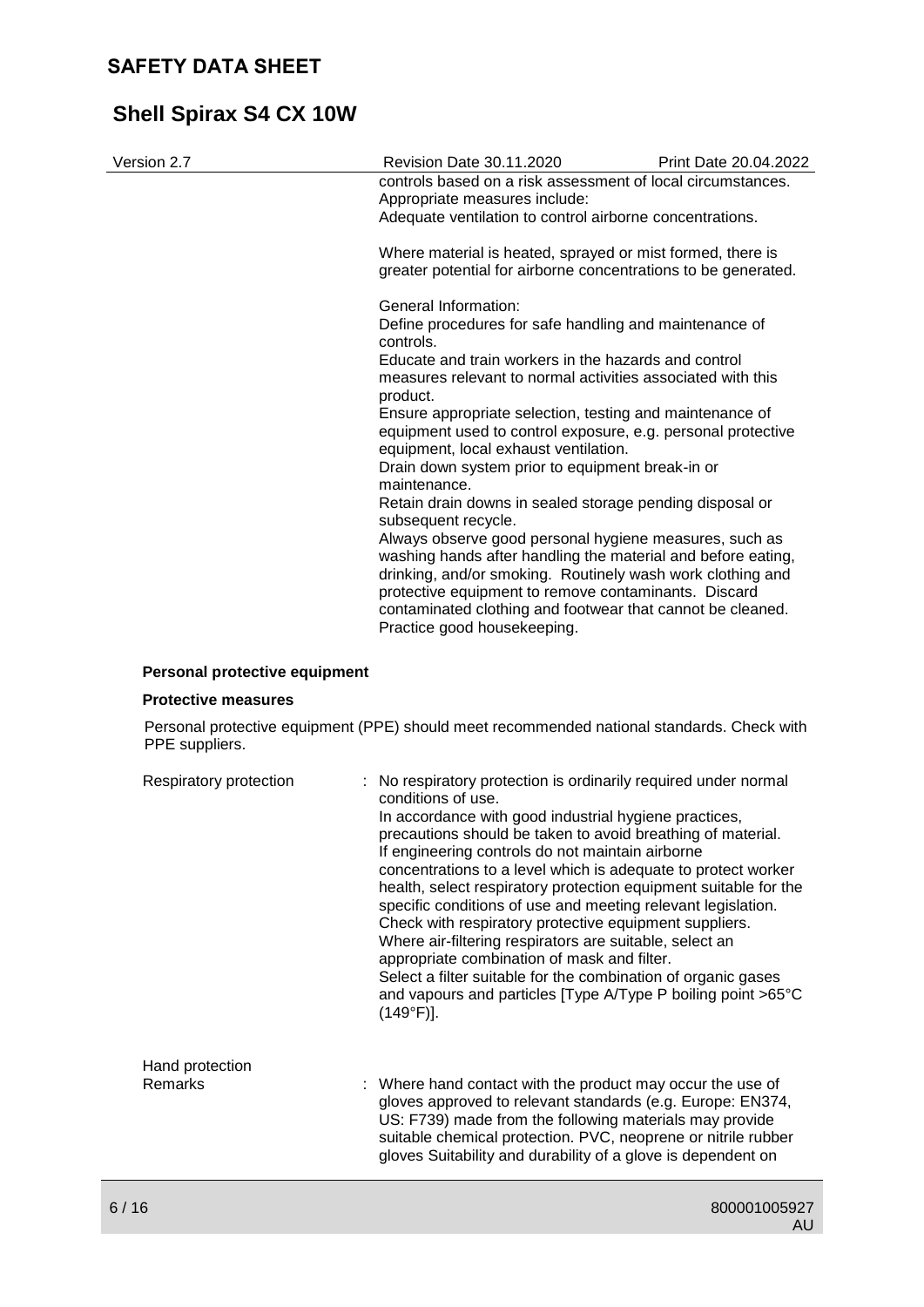# **Shell Spirax S4 CX 10W**

| Version 2.7                            |  | Revision Date 30.11.2020                                                                                                                                                                                                                                                                                                                                                                                                                                                                                                                                                                                                                                                                                                                  | Print Date 20.04.2022 |  |
|----------------------------------------|--|-------------------------------------------------------------------------------------------------------------------------------------------------------------------------------------------------------------------------------------------------------------------------------------------------------------------------------------------------------------------------------------------------------------------------------------------------------------------------------------------------------------------------------------------------------------------------------------------------------------------------------------------------------------------------------------------------------------------------------------------|-----------------------|--|
|                                        |  | usage, e.g. frequency and duration of contact, chemical<br>resistance of glove material, dexterity. Always seek advice<br>from glove suppliers. Contaminated gloves should be<br>replaced. Personal hygiene is a key element of effective hand<br>care. Gloves must only be worn on clean hands. After using<br>gloves, hands should be washed and dried thoroughly.<br>Application of a non-perfumed moisturizer is recommended.                                                                                                                                                                                                                                                                                                         |                       |  |
|                                        |  | For continuous contact we recommend gloves with<br>breakthrough time of more than 240 minutes with preference<br>for > 480 minutes where suitable gloves can be identified. For<br>short-term/splash protection we recommend the same but<br>recognize that suitable gloves offering this level of protection<br>may not be available and in this case a lower breakthrough<br>time maybe acceptable so long as appropriate maintenance<br>and replacement regimes are followed. Glove thickness is not<br>a good predictor of glove resistance to a chemical as it is<br>dependent on the exact composition of the glove material.<br>Glove thickness should be typically greater than 0.35 mm<br>depending on the glove make and model. |                       |  |
| Eye protection                         |  | : If material is handled such that it could be splashed into eyes,<br>protective eyewear is recommended.                                                                                                                                                                                                                                                                                                                                                                                                                                                                                                                                                                                                                                  |                       |  |
| Skin and body protection               |  | : Skin protection is not ordinarily required beyond standard<br>work clothes.<br>It is good practice to wear chemical resistant gloves.                                                                                                                                                                                                                                                                                                                                                                                                                                                                                                                                                                                                   |                       |  |
| Thermal hazards                        |  | : Not applicable                                                                                                                                                                                                                                                                                                                                                                                                                                                                                                                                                                                                                                                                                                                          |                       |  |
| <b>Environmental exposure controls</b> |  |                                                                                                                                                                                                                                                                                                                                                                                                                                                                                                                                                                                                                                                                                                                                           |                       |  |
| General advice                         |  | : Take appropriate measures to fulfill the requirements of<br>relevant environmental protection legislation. Avoid<br>contamination of the environment by following advice given in<br>Section 6. If necessary, prevent undissolved material from<br>being discharged to waste water. Waste water should be<br>treated in a municipal or industrial waste water treatment plant<br>before discharge to surface water.                                                                                                                                                                                                                                                                                                                     |                       |  |

Local guidelines on emission limits for volatile substances must be observed for the discharge of exhaust air containing vapour.

### **SECTION 9. PHYSICAL AND CHEMICAL PROPERTIES**

| Appearance      | : Liquid at room temperature.                |
|-----------------|----------------------------------------------|
| Colour          | $:$ amber                                    |
| Odour           | : Data not available                         |
| Odour Threshold | : Data not available                         |
| рH              | $:$ Not applicable                           |
| pour point      | $\therefore$ -36 °C / -33 °FMethod: ISO 3016 |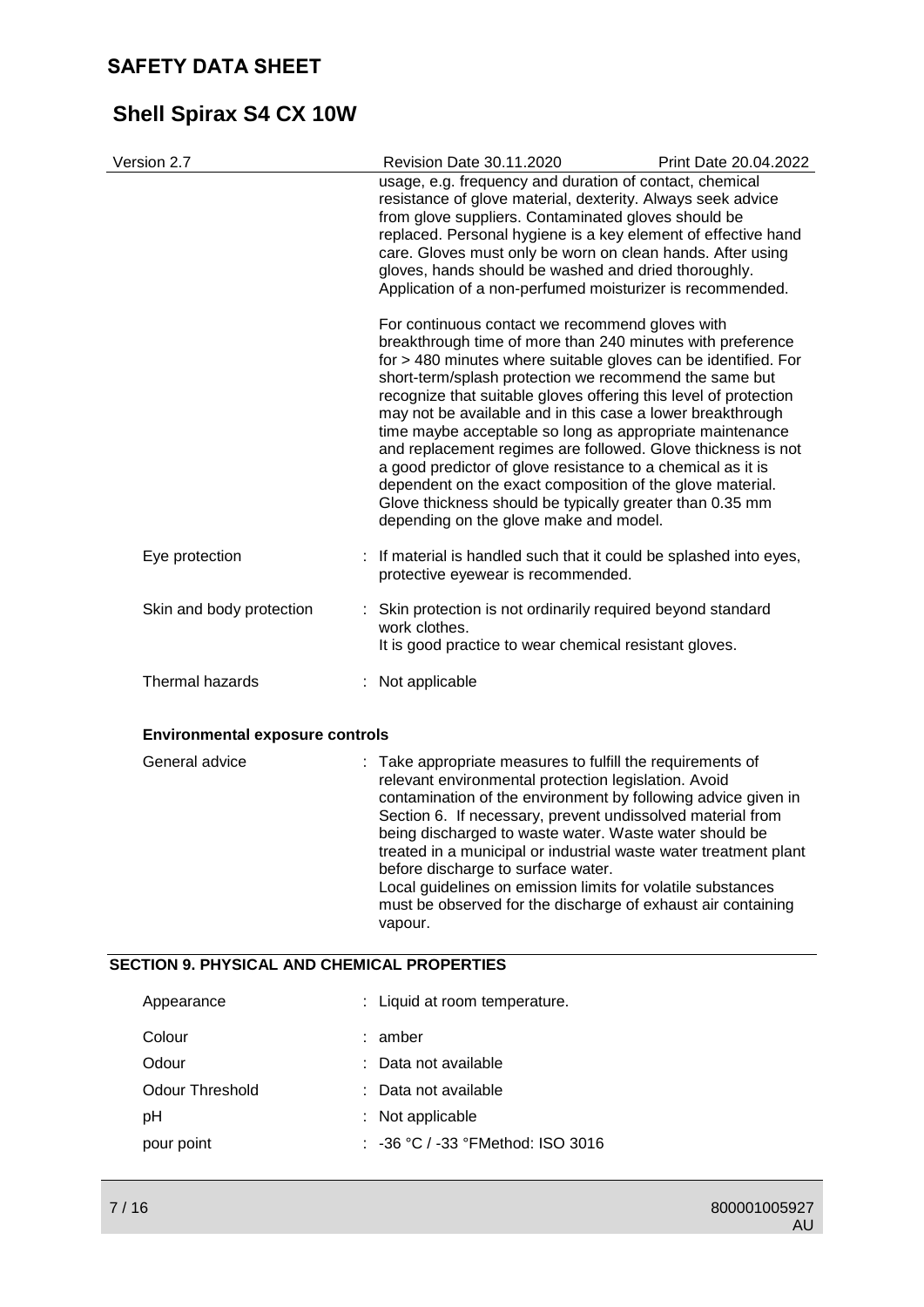# **Shell Spirax S4 CX 10W**

| Version 2.7<br>Melting / freezing point    | Revision Date 30.11.2020<br>Data not available              | Print Date 20.04.2022 |
|--------------------------------------------|-------------------------------------------------------------|-----------------------|
| Initial boiling point and boiling<br>range | : > 280 °C / 536 °Festimated value(s)                       |                       |
| Flash point                                | : 200 °C / 392 °F<br>Method: ISO 2592                       |                       |
| Evaporation rate                           | : Data not available                                        |                       |
| Flammability (solid, gas)                  | : Data not available                                        |                       |
| Upper explosion limit                      | : Typical 10 %(V)                                           |                       |
| Lower explosion limit                      | : Typical 1 %(V)                                            |                       |
| Vapour pressure                            | : < 0.5 Pa (20 °C / 68 °F)<br>estimated value(s)            |                       |
| Relative vapour density                    | $:$ > 1 estimated value(s)                                  |                       |
| Relative density                           | : $0.884$ (15 °C / 59 °F)                                   |                       |
| Density                                    | : 884 kg/m3 (15.0 °C / 59.0 °F)<br>Method: ISO 12185        |                       |
| Solubility(ies)                            |                                                             |                       |
| Water solubility                           | : negligible                                                |                       |
| Solubility in other solvents               | : Data not available                                        |                       |
| Partition coefficient: n-<br>octanol/water | : log Pow: $> 6$ (based on information on similar products) |                       |
| Auto-ignition temperature                  | : > 320 °C / 608 °F                                         |                       |
| Decomposition temperature                  | Data not available                                          |                       |
| Viscosity                                  |                                                             |                       |
| Viscosity, dynamic                         | : Data not available                                        |                       |
| Viscosity, kinematic                       | : 36 mm2/s (40.0 °C / 104.0 °F)<br>Method: ISO 3104         |                       |
|                                            | 6 mm2/s (100 °C / 212 °F)<br>Method: ISO 3104               |                       |
| <b>Explosive properties</b>                | : Not classified                                            |                       |
| Oxidizing properties                       | Data not available                                          |                       |
| Conductivity                               | : This material is not expected to be a static accumulator. |                       |
| 8/16                                       |                                                             | 800001005927          |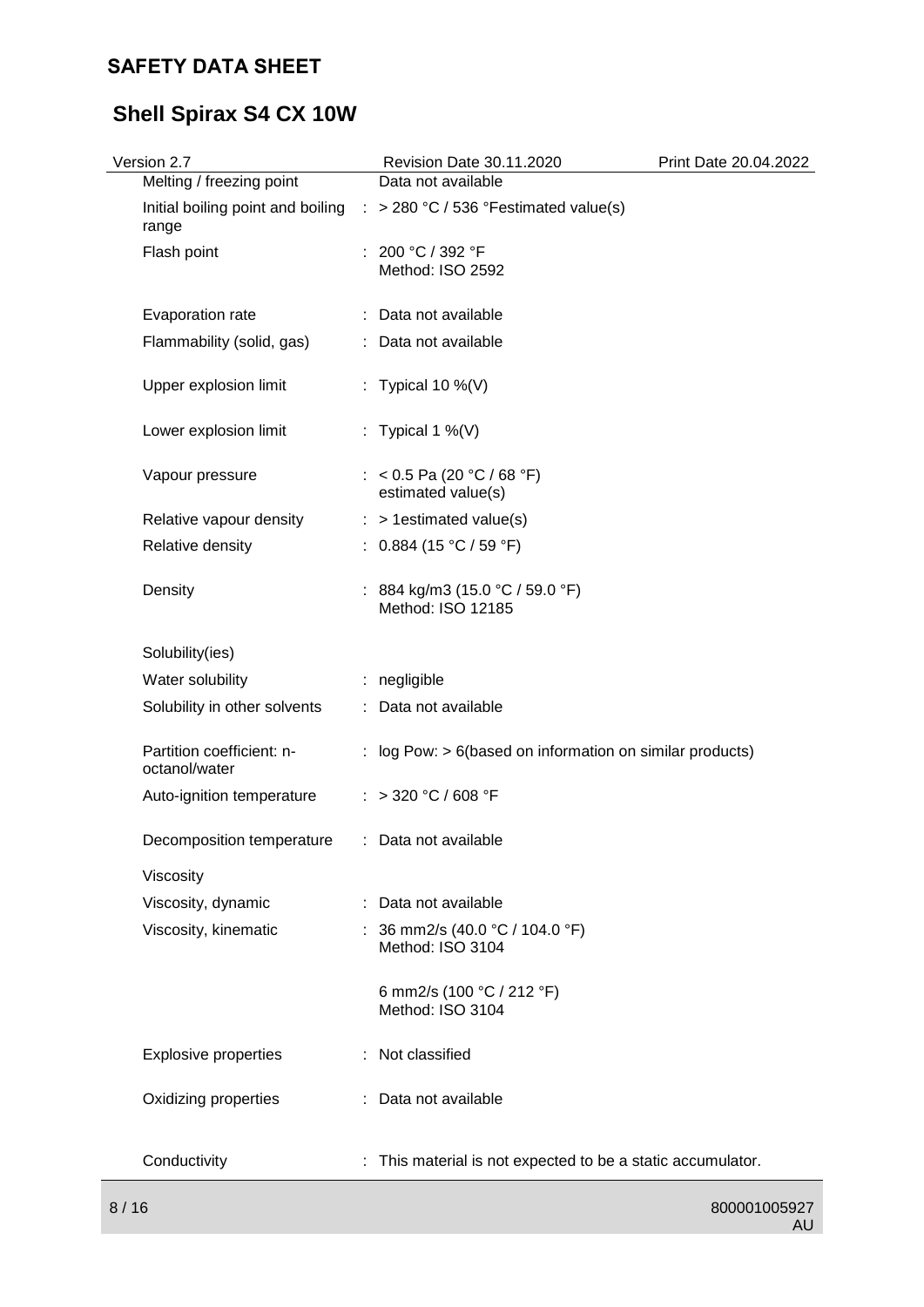# **Shell Spirax S4 CX 10W**

| Version 2.7                                 | <b>Revision Date 30.11.2020</b>                                                                                           | <b>Print Date 20.04.2022</b> |
|---------------------------------------------|---------------------------------------------------------------------------------------------------------------------------|------------------------------|
|                                             |                                                                                                                           |                              |
| <b>SECTION 10. STABILITY AND REACTIVITY</b> |                                                                                                                           |                              |
| Reactivity                                  | : The product does not pose any further reactivity hazards in<br>addition to those listed in the following sub-paragraph. |                              |
| Chemical stability                          | : Stable.                                                                                                                 |                              |
| Possibility of hazardous                    | : Reacts with strong oxidising agents.                                                                                    |                              |
| reactions<br>Conditions to avoid            | : Extremes of temperature and direct sunlight.                                                                            |                              |
| Incompatible materials                      | : Strong oxidising agents.                                                                                                |                              |
| Hazardous decomposition                     | : No decomposition if stored and applied as directed.                                                                     |                              |

#### **SECTION 11. TOXICOLOGICAL INFORMATION**

| Basis for assessment      | : Information given is based on data on the components and<br>the toxicology of similar products. Unless indicated otherwise,<br>the data presented is representative of the product as a<br>whole, rather than for individual component(s). |
|---------------------------|----------------------------------------------------------------------------------------------------------------------------------------------------------------------------------------------------------------------------------------------|
| Exposure routes           | : Skin and eye contact are the primary routes of exposure<br>although exposure may occur following accidental ingestion.                                                                                                                     |
| <b>Acute toxicity</b>     |                                                                                                                                                                                                                                              |
| <b>Product:</b>           |                                                                                                                                                                                                                                              |
| Acute oral toxicity       | : LD50 rat: $> 5,000$ mg/kg<br>Remarks: Low toxicity:<br>Based on available data, the classification criteria are not met.                                                                                                                   |
| Acute inhalation toxicity | : Remarks: Based on available data, the classification criteria<br>are not met.                                                                                                                                                              |
| Acute dermal toxicity     | : LD50 Rabbit: $>$ 5,000 mg/kg<br>Remarks: Low toxicity:<br>Based on available data, the classification criteria are not met.                                                                                                                |

#### **Skin corrosion/irritation**

#### **Product:**

products

Remarks: Slightly irritating to skin., Prolonged or repeated skin contact without proper cleaning can clog the pores of the skin resulting in disorders such as oil acne/folliculitis., Based on available data, the classification criteria are not met.

#### **Serious eye damage/eye irritation**

#### **Product:**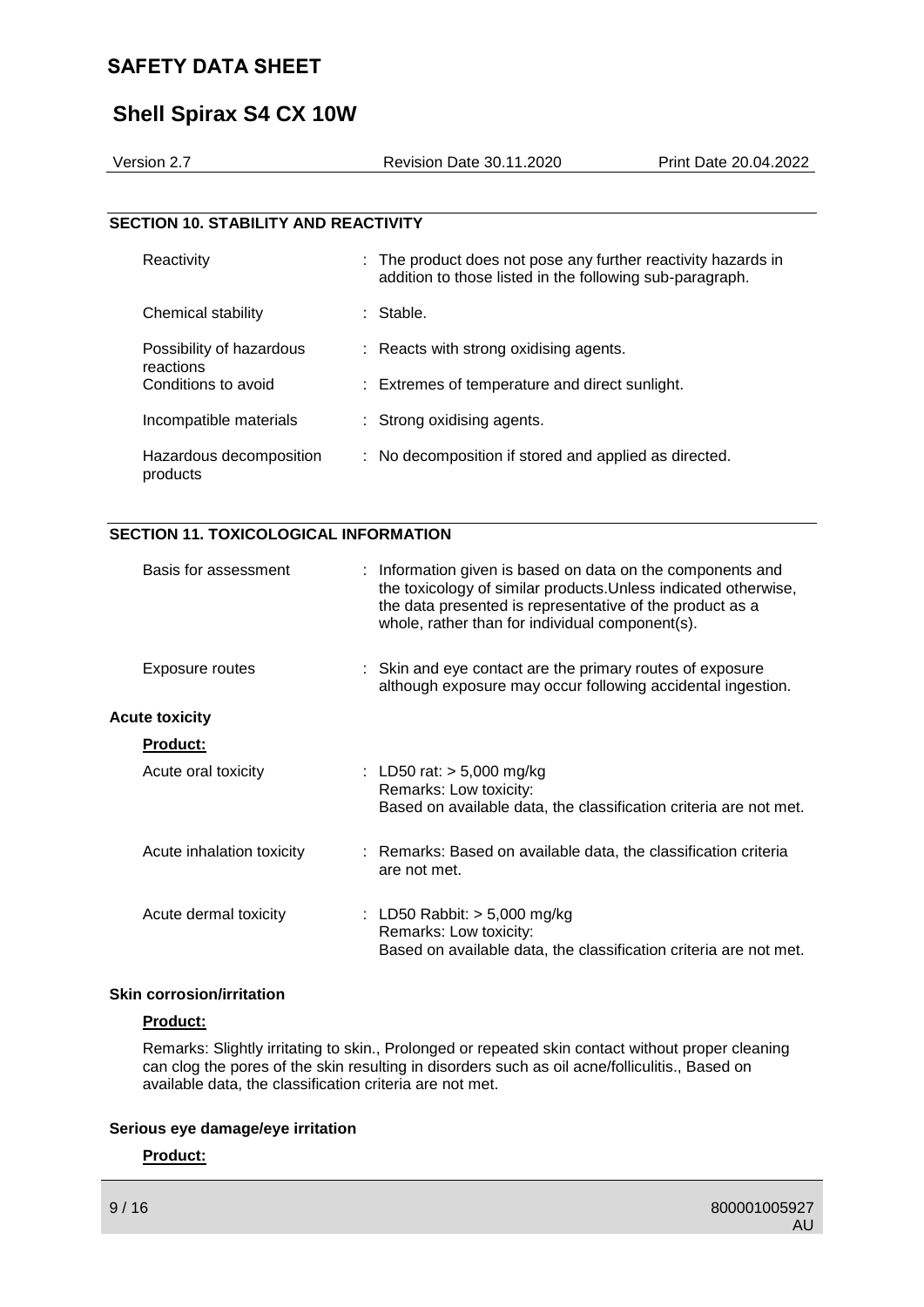# **Shell Spirax S4 CX 10W**

#### Version 2.7 Revision Date 30.11.2020 Print Date 20.04.2022

Remarks: Slightly irritating to the eye., Based on available data, the classification criteria are not met.

#### **Components:**

#### **Zinc dialkyldithiophosphate:**

Remarks: Based on available data, the classification criteria are not met.

#### **Zinc dialkyldithiophosphate:**

Remarks: Based on available data, the classification criteria are not met.

#### **Respiratory or skin sensitisation**

#### **Product:**

Remarks: Not a skin sensitiser. Based on available data, the classification criteria are not met.

:

#### **Chronic toxicity**

#### **Germ cell mutagenicity**

#### **Product:**

: Remarks: Non mutagenic, Based on available data, the classification criteria are not met.

#### **Carcinogenicity**

#### **Product:**

Remarks: Not a carcinogen., Based on available data, the classification criteria are not met.

Remarks: Product contains mineral oils of types shown to be non-carcinogenic in animal skinpainting studies., Highly refined mineral oils are not classified as carcinogenic by the International Agency for Research on Cancer (IARC).

| <b>Material</b>            | <b>GHS/CLP Carcinogenicity Classification</b> |
|----------------------------|-----------------------------------------------|
| Highly refined mineral oil | I No carcinogenicity classification.          |

#### **Reproductive toxicity**

#### **Product:**

Remarks: Not a developmental toxicant., Does not impair fertility., Based on available data, the classification criteria are not met.

#### **STOT - single exposure**

#### **Product:**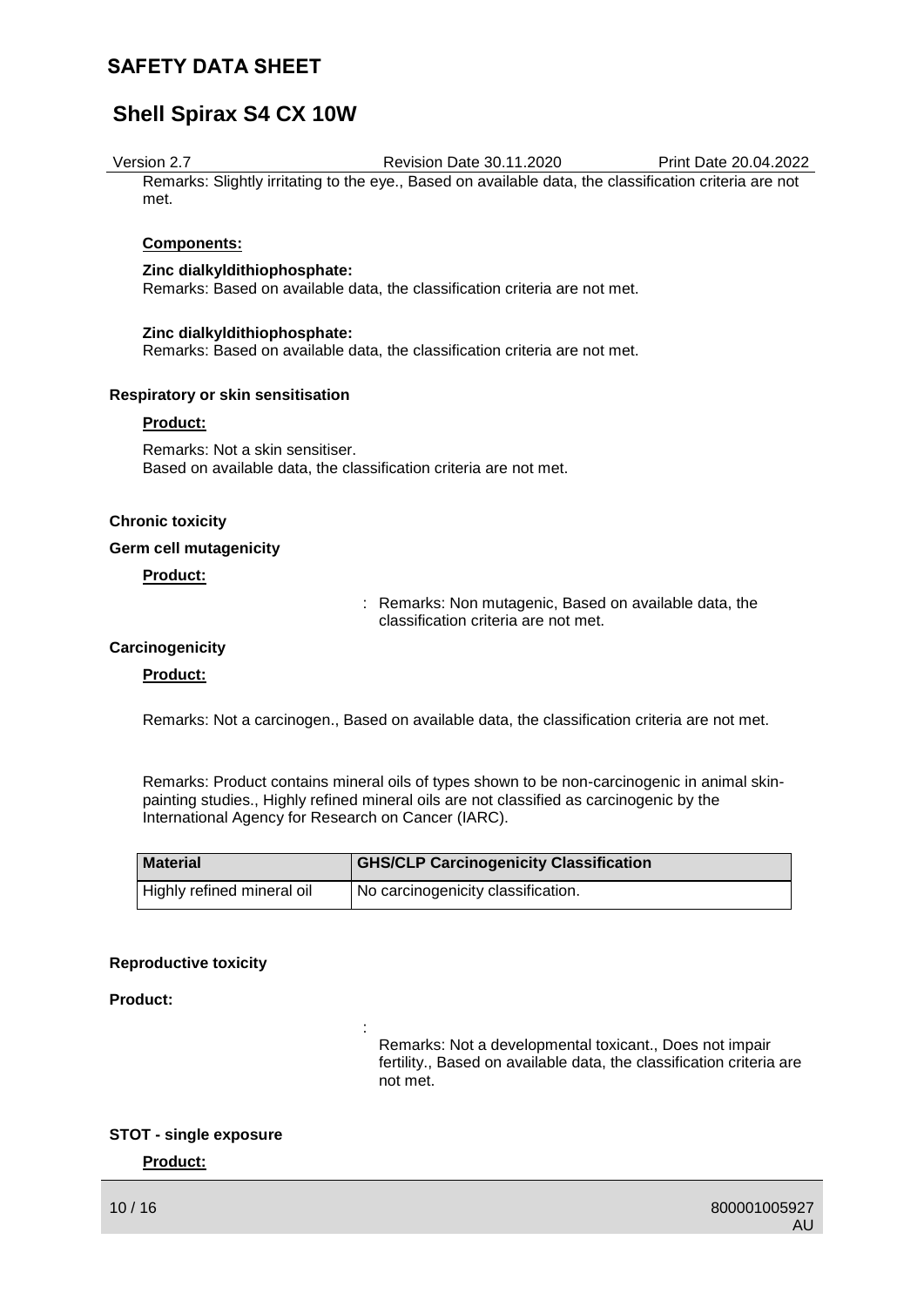## **Shell Spirax S4 CX 10W**

Version 2.7 Revision Date 30.11.2020 Print Date 20.04.2022

Remarks: Based on available data, the classification criteria are not met.

#### **STOT - repeated exposure**

#### **Product:**

Remarks: Based on available data, the classification criteria are not met.

#### **Aspiration toxicity**

#### **Product:**

Not an aspiration hazard.

#### **Further information**

#### **Product:**

Remarks: Used oils may contain harmful impurities that have accumulated during use. The concentration of such impurities will depend on use and they may present risks to health and the environment on disposal., ALL used oil should be handled with caution and skin contact avoided as far as possible.

Remarks: Slightly irritating to respiratory system.

#### **SECTION 12. ECOLOGICAL INFORMATION**

| Basis for assessment                                 | : Ecotoxicological data have not been determined specifically<br>for this product.<br>Information given is based on a knowledge of the components<br>and the ecotoxicology of similar products.<br>Unless indicated otherwise, the data presented is<br>representative of the product as a whole, rather than for<br>individual component(s).(LL/EL/IL50 expressed as the<br>nominal amount of product required to prepare aqueous test<br>extract). |
|------------------------------------------------------|------------------------------------------------------------------------------------------------------------------------------------------------------------------------------------------------------------------------------------------------------------------------------------------------------------------------------------------------------------------------------------------------------------------------------------------------------|
| <b>Ecotoxicity</b>                                   |                                                                                                                                                                                                                                                                                                                                                                                                                                                      |
| Product:                                             |                                                                                                                                                                                                                                                                                                                                                                                                                                                      |
| Toxicity to fish (Acute<br>toxicity)                 | Remarks: LL/EL/IL50 > 100 mg/l<br>Practically non toxic:<br>Based on available data, the classification criteria are not met.                                                                                                                                                                                                                                                                                                                        |
| Toxicity to crustacean (Acute<br>toxicity)           | Remarks: LL/EL/IL50 > 100 mg/l<br>Practically non toxic:<br>Based on available data, the classification criteria are not met.                                                                                                                                                                                                                                                                                                                        |
| Toxicity to algae/aquatic<br>plants (Acute toxicity) | Remarks: LL/EL/IL50 > 100 mg/l<br>Practically non toxic:<br>Based on available data, the classification criteria are not met.                                                                                                                                                                                                                                                                                                                        |
|                                                      |                                                                                                                                                                                                                                                                                                                                                                                                                                                      |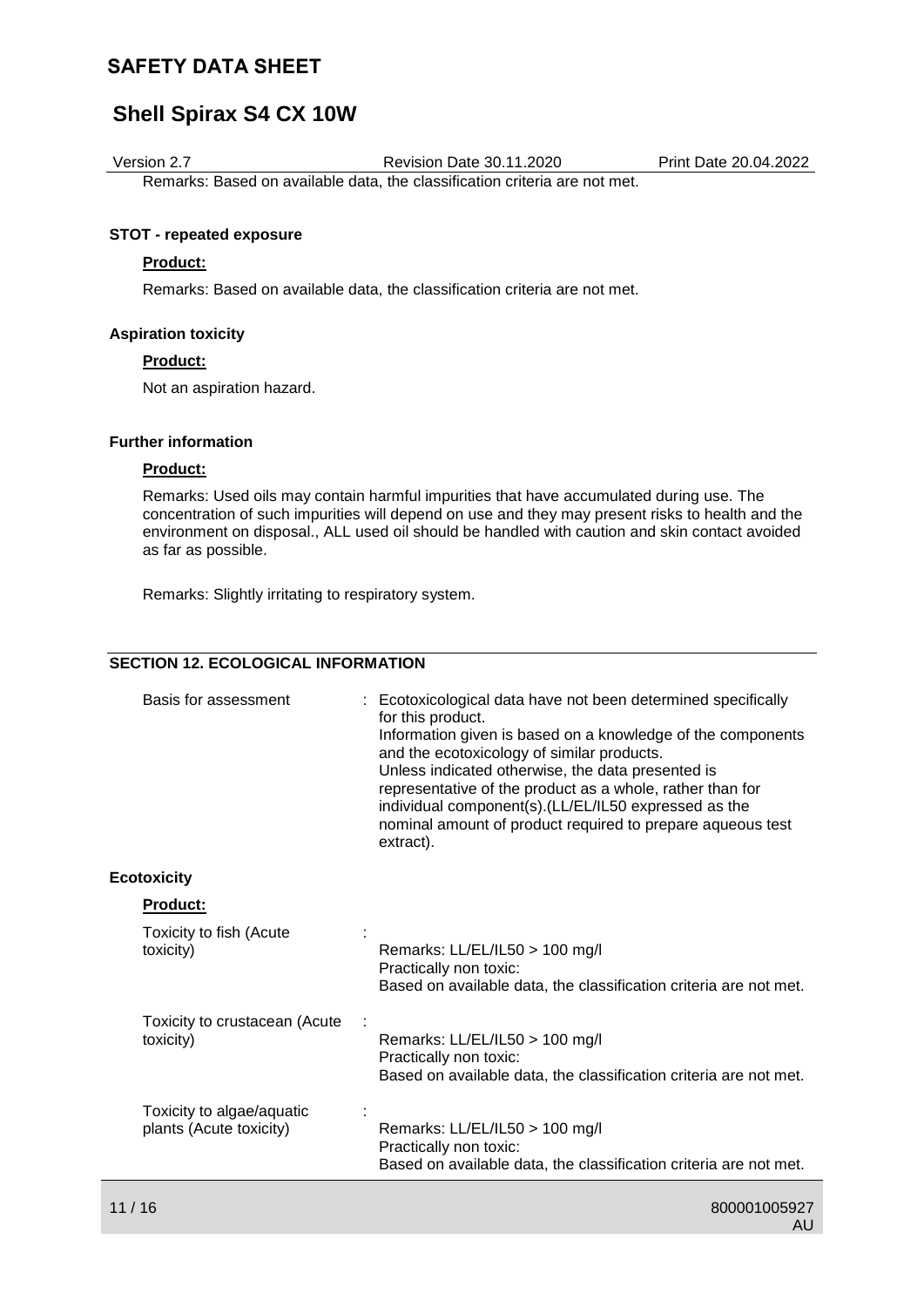# **Shell Spirax S4 CX 10W**

| Version 2.7                                                          |    | Revision Date 30.11.2020                                                                                                                                                                                                                                                                                                                                                                                                                                                                                                                                                                                                          | Print Date 20.04.2022 |
|----------------------------------------------------------------------|----|-----------------------------------------------------------------------------------------------------------------------------------------------------------------------------------------------------------------------------------------------------------------------------------------------------------------------------------------------------------------------------------------------------------------------------------------------------------------------------------------------------------------------------------------------------------------------------------------------------------------------------------|-----------------------|
| Toxicity to fish (Chronic<br>toxicity)                               |    | Remarks: Data not available                                                                                                                                                                                                                                                                                                                                                                                                                                                                                                                                                                                                       |                       |
| Toxicity to crustacean                                               |    | : Remarks: Data not available                                                                                                                                                                                                                                                                                                                                                                                                                                                                                                                                                                                                     |                       |
| (Chronic toxicity)<br>Toxicity to microorganisms<br>(Acute toxicity) |    | Remarks: Data not available                                                                                                                                                                                                                                                                                                                                                                                                                                                                                                                                                                                                       |                       |
| Components:<br>Alkylphenol:                                          |    |                                                                                                                                                                                                                                                                                                                                                                                                                                                                                                                                                                                                                                   |                       |
| M-Factor (Short-term (acute)<br>aquatic hazard)                      | ÷. | 10                                                                                                                                                                                                                                                                                                                                                                                                                                                                                                                                                                                                                                |                       |
| M-Factor (Long-term<br>(chronic) aquatic hazard)                     |    | : 10                                                                                                                                                                                                                                                                                                                                                                                                                                                                                                                                                                                                                              |                       |
| <b>Persistence and degradability</b>                                 |    |                                                                                                                                                                                                                                                                                                                                                                                                                                                                                                                                                                                                                                   |                       |
| <b>Product:</b>                                                      |    |                                                                                                                                                                                                                                                                                                                                                                                                                                                                                                                                                                                                                                   |                       |
| Biodegradability                                                     |    | : Remarks: Not readily biodegradable., Major constituents are<br>inherently biodegradable, but contains components that may<br>persist in the environment., Persistent per IMO criteria.,<br>International Oil Pollution Compensation (IOPC) Fund<br>definition: "A non-persistent oil is oil, which, at the time of<br>shipment, consists of hydrocarbon fractions, (a) at least 50%<br>of which, by volume, distills at a temperature of 340°C (645°F)<br>and (b) at least 95% of which, by volume, distils at a<br>temperature of 370°C (700°F) when tested by the ASTM<br>Method D-86/78 or any subsequent revision thereof." |                       |
| <b>Bioaccumulative potential</b>                                     |    |                                                                                                                                                                                                                                                                                                                                                                                                                                                                                                                                                                                                                                   |                       |
| <b>Product:</b>                                                      |    |                                                                                                                                                                                                                                                                                                                                                                                                                                                                                                                                                                                                                                   |                       |
| <b>Bioaccumulation</b>                                               |    | : Remarks: Contains components with the potential to<br>bioaccumulate.                                                                                                                                                                                                                                                                                                                                                                                                                                                                                                                                                            |                       |
| Partition coefficient: n-<br>octanol/water                           |    | log Pow: > 6Remarks: (based on information on similar<br>products)                                                                                                                                                                                                                                                                                                                                                                                                                                                                                                                                                                |                       |
| <b>Mobility in soil</b>                                              |    |                                                                                                                                                                                                                                                                                                                                                                                                                                                                                                                                                                                                                                   |                       |
| <b>Product:</b>                                                      |    |                                                                                                                                                                                                                                                                                                                                                                                                                                                                                                                                                                                                                                   |                       |
| Mobility                                                             |    | Remarks: Liquid under most environmental conditions., If it<br>enters soil, it will adsorb to soil particles and will not be<br>mobile.<br>Remarks: Floats on water.                                                                                                                                                                                                                                                                                                                                                                                                                                                              |                       |
| <b>Other adverse effects</b>                                         |    |                                                                                                                                                                                                                                                                                                                                                                                                                                                                                                                                                                                                                                   |                       |
| no data available<br>Product:                                        |    |                                                                                                                                                                                                                                                                                                                                                                                                                                                                                                                                                                                                                                   |                       |
| Additional ecological<br>information                                 |    | Does not have ozone depletion potential, photochemical<br>ozone creation potential or global warming potential., Product<br>is a mixture of non-volatile components, which will not be<br>released to air in any significant quantities under normal<br>conditions of use.<br>Poorly soluble mixture., Causes physical fouling of aquatic<br>organisms.                                                                                                                                                                                                                                                                           |                       |
| 12/16                                                                |    |                                                                                                                                                                                                                                                                                                                                                                                                                                                                                                                                                                                                                                   | 800001005927          |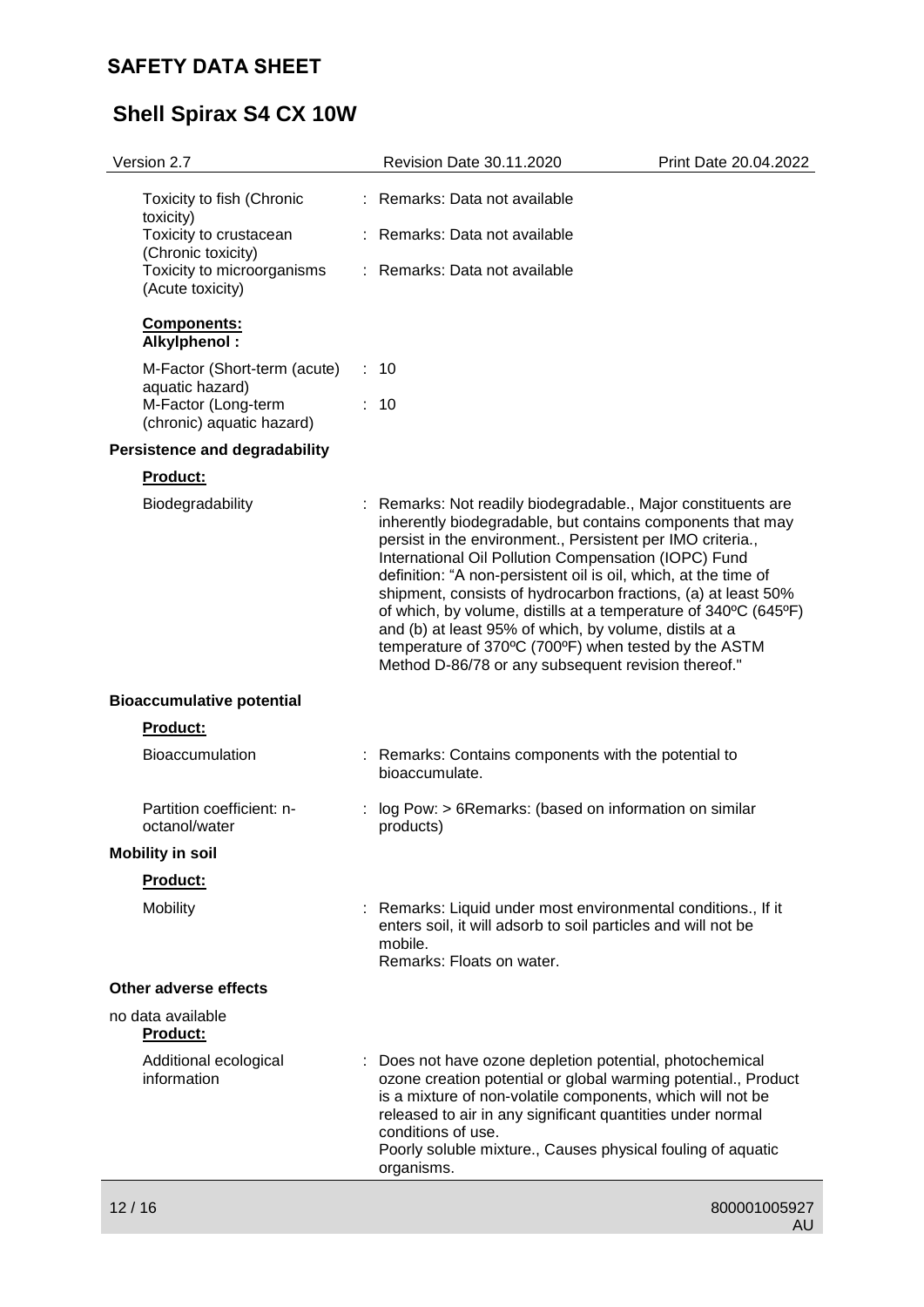# **Shell Spirax S4 CX 10W**

| Version 2.7 | <b>Revision Date 30.11.2020</b>                                                                         | <b>Print Date 20.04.2022</b> |
|-------------|---------------------------------------------------------------------------------------------------------|------------------------------|
|             | Mineral oil does not cause chronic toxicity to aquatic<br>organisms at concentrations less than 1 mg/l. |                              |

### **SECTION 13. DISPOSAL CONSIDERATIONS**

| <b>Disposal methods</b>      |                                                                                                                                                                                                                                                                                                                                                                                                                                                                                                                                                                                                                                                                                                                                                                                                                                                                                                            |
|------------------------------|------------------------------------------------------------------------------------------------------------------------------------------------------------------------------------------------------------------------------------------------------------------------------------------------------------------------------------------------------------------------------------------------------------------------------------------------------------------------------------------------------------------------------------------------------------------------------------------------------------------------------------------------------------------------------------------------------------------------------------------------------------------------------------------------------------------------------------------------------------------------------------------------------------|
| Waste from residues          | : Recover or recycle if possible.<br>It is the responsibility of the waste generator to determine the<br>toxicity and physical properties of the material generated to<br>determine the proper waste classification and disposal<br>methods in compliance with applicable regulations.<br>Waste product should not be allowed to contaminate soil or<br>ground water, or be disposed of into the environment.<br>Do not dispose into the environment, in drains or in water<br>courses<br>Do not dispose of tank water bottoms by allowing them to<br>drain into the ground. This will result in soil and groundwater<br>contamination.<br>Waste arising from a spillage or tank cleaning should be<br>disposed of in accordance with prevailing regulations,<br>preferably to a recognised collector or contractor. The<br>competence of the collector or contractor should be<br>established beforehand. |
|                              | MARPOL - see International Convention for the Prevention of<br>Pollution from Ships (MARPOL 73/78) which provides<br>technical aspects at controlling pollutions from ships.                                                                                                                                                                                                                                                                                                                                                                                                                                                                                                                                                                                                                                                                                                                               |
| Contaminated packaging       | Dispose in accordance with prevailing regulations, preferably<br>to a recognized collector or contractor. The competence of<br>the collector or contractor should be established beforehand.<br>Disposal should be in accordance with applicable regional,<br>national, and local laws and regulations.                                                                                                                                                                                                                                                                                                                                                                                                                                                                                                                                                                                                    |
| Local legislation<br>Remarks | Disposal should be in accordance with applicable regional,<br>national, and local laws and regulations.                                                                                                                                                                                                                                                                                                                                                                                                                                                                                                                                                                                                                                                                                                                                                                                                    |

#### **SECTION 14. TRANSPORT INFORMATION**

#### **National Regulations**

**ADG**

Not regulated as a dangerous good

**International Regulations**

#### **IATA-DGR**

Not regulated as a dangerous good

### **IMDG-Code**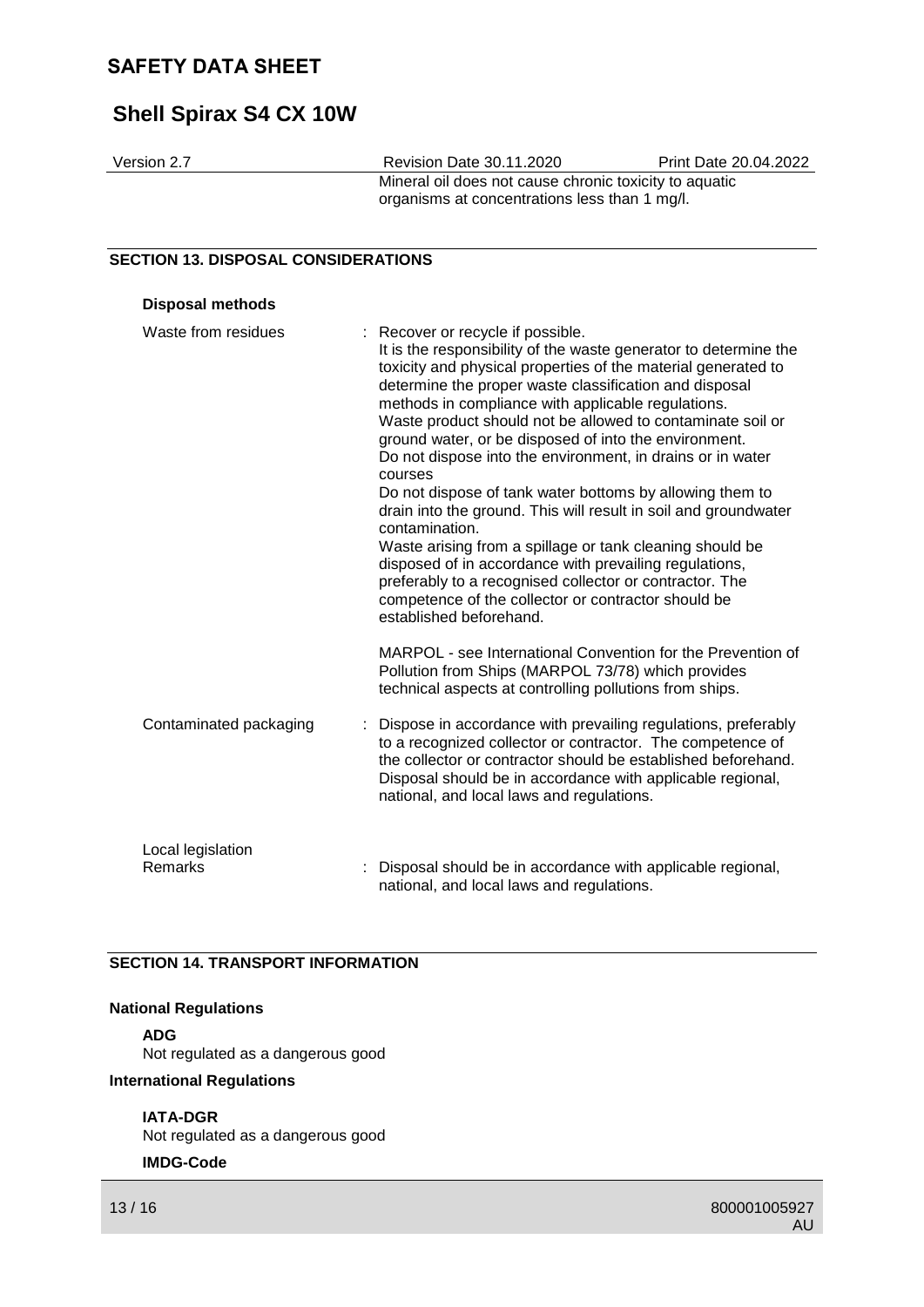# **Shell Spirax S4 CX 10W**

| Version 2.7                                                              | <b>Revision Date 30.11.2020</b>                                                               | <b>Print Date 20.04.2022</b> |  |
|--------------------------------------------------------------------------|-----------------------------------------------------------------------------------------------|------------------------------|--|
| Not regulated as a dangerous good                                        |                                                                                               |                              |  |
| Transport in bulk according to Annex II of MARPOL 73/78 and the IBC Code |                                                                                               |                              |  |
|                                                                          | Not applicable for product as supplied. MARPOL Annex 1 rules apply for bulk shipments by sea. |                              |  |

#### **Special precautions for user**

| Remarks |
|---------|
|---------|

: Special Precautions: Refer to Section 7, Handling & Storage, for special precautions which a user needs to be aware of or needs to comply with in connection with transport.

#### **SECTION 15. REGULATORY INFORMATION**

#### **Safety, health and environmental regulations/legislation specific for the substance or mixture**

| Standard for the Uniform    | : No poison schedule number allocated |
|-----------------------------|---------------------------------------|
| Scheduling of Medicines and |                                       |
| <b>Poisons</b>              |                                       |

The regulatory information is not intended to be comprehensive. Other regulations may apply to this material.

Product classified as per Work Health Safety Regulations – Implementation of the Globally Harmonized System of Classification and Labelling of Chemicals (GHS) 2012 and SDS prepared as per national model code of practice for preparation of safety data sheet for Hazardous chemicals 2011 based on Globally Harmonized Classification version 3.

National Model Code of Practice for the Labelling of Workplace Hazardous Chemicals (2011). Australian Code for the Transport of Dangerous Goods by Road and Rail (ADG code). Standard for the Uniform Scheduling of Medicines and Poisons (SUSMP).

#### **Other international regulations**

#### **The components of this product are reported in the following inventories:**

| <b>EINECS</b><br><b>TSCA</b> | : Not established.<br>: All components listed. |
|------------------------------|------------------------------------------------|
| <b>AIIC</b>                  | : All components listed.                       |
| NZI <sub>o</sub> C           | : Not established.                             |

#### **SECTION 16. OTHER INFORMATION**

#### **Full text of H-Statements**

| H304                                    | May be fatal if swallowed and enters airways.           |  |  |
|-----------------------------------------|---------------------------------------------------------|--|--|
| H314                                    | Causes severe skin burns and eye damage.                |  |  |
| H318                                    | Causes serious eye damage.                              |  |  |
| <b>H360F</b>                            | May damage fertility.                                   |  |  |
| H400                                    | Very toxic to aquatic life.                             |  |  |
| H410                                    | Very toxic to aquatic life with long lasting effects.   |  |  |
| H411                                    | Toxic to aquatic life with long lasting effects.        |  |  |
| H413                                    | May cause long lasting harmful effects to aquatic life. |  |  |
| <b>Full text of other abbreviations</b> |                                                         |  |  |
| <b>Aquatic Acute</b>                    | Short-term (acute) aquatic hazard                       |  |  |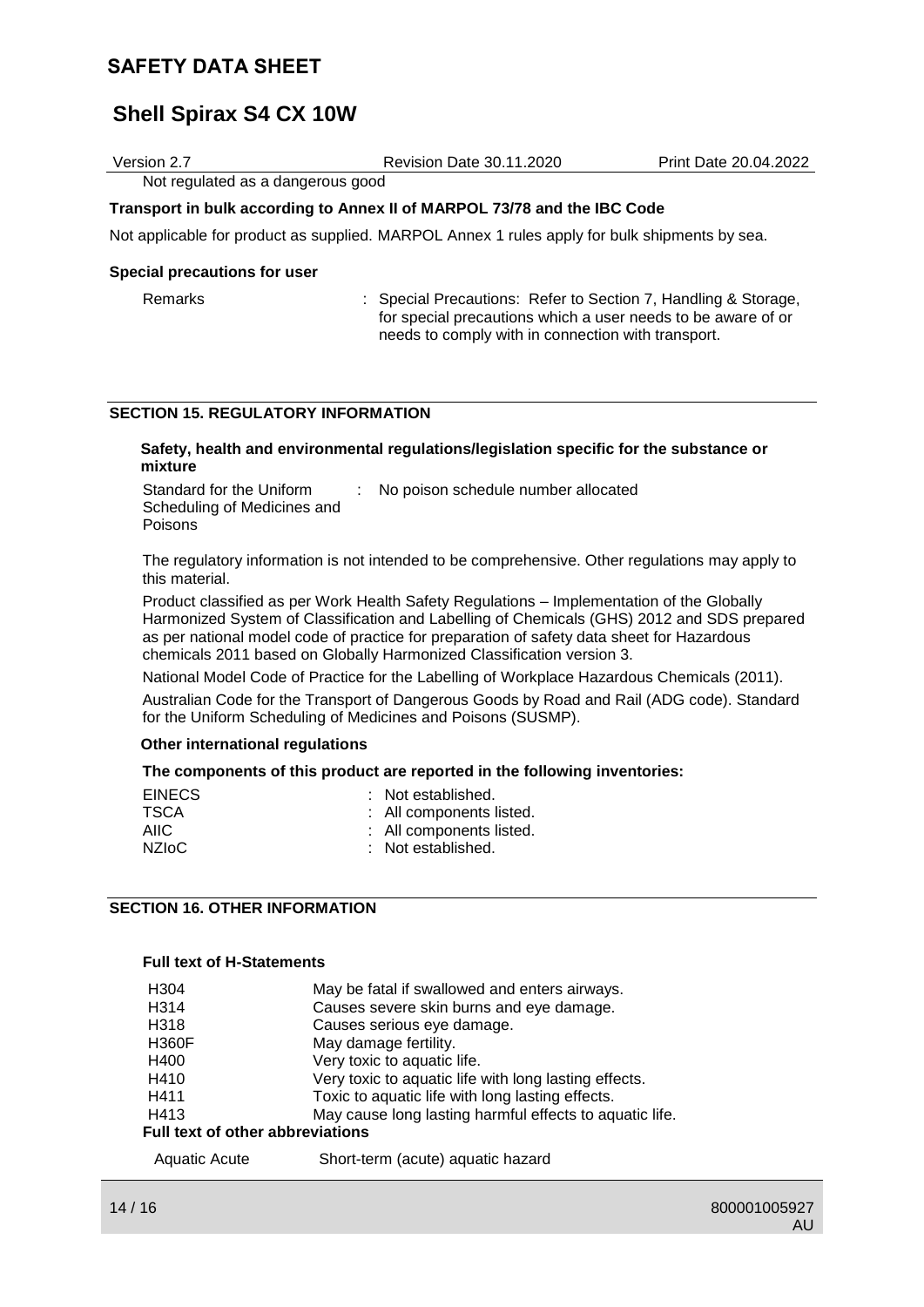## **Shell Spirax S4 CX 10W**

Version 2.7 Revision Date 30.11.2020 Print Date 20.04.2022

| Long-term (chronic) aquatic hazard |
|------------------------------------|
| Aspiration hazard                  |
| Serious eye damage                 |
| Reproductive toxicity              |
| Skin corrosion                     |
|                                    |

#### **Abbreviations and Acronyms**

AICS - Australian Inventory of Chemical Substances; AIIC - Australian Inventory of Industrial Chemicals; ANTT - National Agency for Transport by Land of Brazil; ASTM - American Society for the Testing of Materials; bw - Body weight; CMR - Carcinogen, Mutagen or Reproductive Toxicant; DIN - Standard of the German Institute for Standardisation; DSL - Domestic Substances List (Canada); ECx - Concentration associated with x% response; ELx - Loading rate associated with x% response; EmS - Emergency Schedule; ENCS - Existing and New Chemical Substances (Japan); ErCx - Concentration associated with x% growth rate response; ERG - Emergency Response Guide; GHS - Globally Harmonized System; GLP - Good Laboratory Practice; IARC - International Agency for Research on Cancer; IATA - International Air Transport Association; IBC - International Code for the Construction and Equipment of Ships carrying Dangerous Chemicals in Bulk; IC50 - Half maximal inhibitory concentration; ICAO - International Civil Aviation Organization; IECSC - Inventory of Existing Chemical Substances in China; IMDG - International Maritime Dangerous Goods; IMO - International Maritime Organization; ISHL - Industrial Safety and Health Law (Japan); ISO - International Organisation for Standardization; KECI - Korea Existing Chemicals Inventory; LC50 - Lethal Concentration to 50 % of a test population; LD50 - Lethal Dose to 50% of a test population (Median Lethal Dose); MARPOL - International Convention for the Prevention of Pollution from Ships; n.o.s. - Not Otherwise Specified; Nch - Chilean Norm; NO(A)EC - No Observed (Adverse) Effect Concentration; NO(A)EL - No Observed (Adverse) Effect Level; NOELR - No Observable Effect Loading Rate; NOM - Official Mexican Norm; NTP - National Toxicology Program; NZIoC - New Zealand Inventory of Chemicals; OECD - Organization for Economic Co-operation and Development; OPPTS - Office of Chemical Safety and Pollution Prevention; PBT - Persistent, Bioaccumulative and Toxic substance; PICCS - Philippines Inventory of Chemicals and Chemical Substances; (Q)SAR - (Quantitative) Structure Activity Relationship; REACH - Regulation (EC) No 1907/2006 of the European Parliament and of the Council concerning the Registration, Evaluation, Authorisation and Restriction of Chemicals; SADT - Self-Accelerating Decomposition Temperature; SDS - Safety Data Sheet; TCSI - Taiwan Chemical Substance Inventory; TDG - Transportation of Dangerous Goods; TSCA - Toxic Substances Control Act (United States); UN - United Nations; UNRTDG - United Nations Recommendations on the Transport of Dangerous Goods; vPvB - Very Persistent and Very Bioaccumulative; WHMIS - Workplace Hazardous Materials Information System

Date of preparation or review : 30.11.2020

#### **Further information**

| Training advice                                                 | : Provide adequate information, instruction and training for<br>operators.                                                                                                                                                         |
|-----------------------------------------------------------------|------------------------------------------------------------------------------------------------------------------------------------------------------------------------------------------------------------------------------------|
| Other information                                               | : A vertical bar ( ) in the left margin indicates an amendment<br>from the previous version.                                                                                                                                       |
| Sources of key data used to<br>compile the Safety Data<br>Sheet | : The quoted data are from, but not limited to, one or more<br>sources of information (e.g. toxicological data from Shell<br>Health Services, material suppliers' data, CONCAWE, EU<br>IUCLID date base, EC 1272 regulation, etc). |